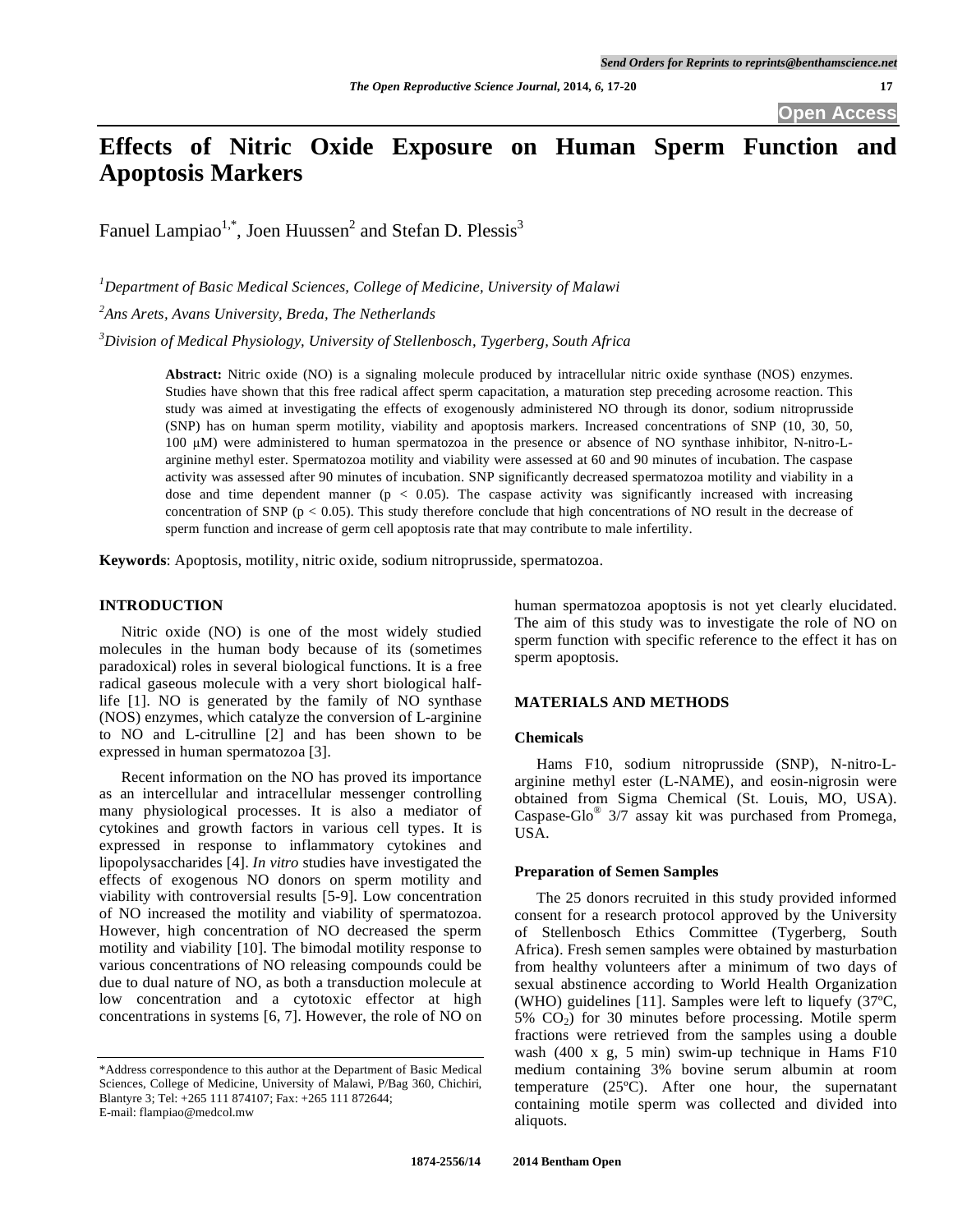**Table 1. Effects of sodium nitroprusside (SNP), in the absence or presence of N-nitro-L-arginine methyl ester (L-NAME) (0.7 mM) on human spermatozoa progressive motility, total motility, and viability after 60 and 90 minutes of incubation.** 

|                               |                  | <b>Treatment</b> | Control        | $10 \mu M$     | $30 \mu M$        | $50 \mu M$        | $100 \mu M$       |
|-------------------------------|------------------|------------------|----------------|----------------|-------------------|-------------------|-------------------|
| Progressive<br>Motility (%)   |                  | <b>SNP</b>       | $36.6 \pm 2.6$ | $29.8 \pm 3.3$ | $27.9 \pm 3.3$    | $18.8 \pm 3.4*$   | $16.5 \pm 2.5^*$  |
|                               | $60 \text{ min}$ | $SNP + L-N$      | $35.3 \pm 2.4$ | $28.9 \pm 2.5$ | $28.1 \pm 2.2$    | $17.8 \pm 2.6 \#$ | $13.8 \pm 2.04$   |
|                               |                  | <b>SNP</b>       | $33.8 \pm 2.6$ | $27.2 \pm 3.2$ | $16.8 \pm 2.6^*$  | $14.9 \pm 2.3*$   | $8.4 \pm 1.8*$    |
|                               | $90 \text{ min}$ | $SNP + L-N$      | $33.8 \pm 3.6$ | $25.8 \pm 2.8$ | $13.9 \pm 2.5$ #  | $12.5 \pm 2.4$ #  | $8.0 \pm 2.2$ #   |
| <b>Total Motility</b><br>(% ) |                  | <b>SNP</b>       | $73.2 \pm 2.8$ | $66.4 \pm 2.5$ | $67.2 \pm 3.8$    | $53.1 \pm 4.0^*$  | $47.9 \pm 3.6^*$  |
|                               | $60 \text{ min}$ | $SNP + L-N$      | $73.4 \pm 3.5$ | $66.9 \pm 3.6$ | $67.0 \pm 2.6$    | $61.7 \pm 4.1$    | $52.1 \pm 3.6 \#$ |
|                               |                  | <b>SNP</b>       | $67.6 \pm 3.7$ | $64.2 \pm 2.8$ | $52.4 \pm 3.6$    | $51.1 \pm 3.7$    | $50.5 \pm 2.8$    |
|                               | 90 min           | $SNP + L-N$      | $72.4 \pm 2.8$ | $63.1 \pm 2.1$ | $46.9 \pm 3.4$ #  | $49.1 \pm 3.8$ #  | $47.0 \pm 3.4$ #  |
| Viability (%)                 | $60 \text{ min}$ | <b>SNP</b>       | $57.7 \pm 1.5$ | $56.2 \pm 2.5$ | $58.1 \pm 2.4$    | $52.6 \pm 2.2$    | $49.9 \pm 2.0$    |
|                               |                  | $SNP + L-N$      | $65.9 \pm 2.1$ | $50.0 \pm 2.6$ | $50.3 \pm 2.6 \#$ | $47.1 \pm 1.6#$   | $43.0 \pm 2.5$ #  |
|                               |                  | <b>SNP</b>       | $52.7 \pm 2.4$ | $53.6 \pm 1.7$ | $46.4 \pm 2.1$    | $39.5 \pm 1.9*$   | $37.2 \pm 1.3*$   |
|                               | 90 min           | $SNP + L-N$      | $50.3 \pm 2.0$ | $51.1 \pm 1.5$ | $43.7 \pm 1.6$    | $37.6 \pm 1.5$ #  | $33.9 \pm 1.9$ #  |

\*P < 0.05 *vs.* Control SNP; #P < 0.05 *vs.* Control SNP + L-N

## **Experimental Procedure**

The first group of aliquots were treated with increasing concentrations of SNP (10, 30, 50, 100  $\mu$ M) except for the control. The second group was treated with similar increasing concentrations of SNP plus NOS inhibitor (L-NAME, 0.7 mM) except for the control.

#### **Motility Parameters**

Motility was measured by means of computer aided semen analysis (Sperm Class Analyzer, Microptic, Spain). The motility parameters of interest were total motility and progressive motility. Motility parameters were measured after 60 and 90 minutes of incubation.

# **Cell Viability**

Control and treated sample drops were placed on glass slides and mixed with eosin-nigrosin dye. Smears were made on the slides and left to air-dry. Spermatozoa with impaired metabolism or damaged membranes will allow the eosinnigrosin dye to enter the cell and stain the DNA. The slides were observed under a light microscope and at least 200 cells were evaluated on each slide.

# **Caspase Activity**

Caspase was used as the marker for apoptosis. The assay was done according to the manufacturer's instruction. Briefly, about 1 million sperm cells were rinsed with binding buffer. The cells were then resuspended in  $200 \mu l$  of binding buffer. 5  $\mu$ l of Caspase-Glo<sup>®</sup> 3/7 was added to the cells before transferring them into a 96 well microplate. The cells were incubated at room temperature for 5-15 minutes in the dark before luminescence was measured by the GloMax<sup>®</sup>

Multi-detection System (Promega, USA). Caspase levels were expressed as relative luminescence units (RLU).

#### **Statistical Analysis**

The results were analyzed on the Prism 4 statistical program (GraphPad, San Diego, CA, USA). All data are expressed as mean  $\pm$  SEM. One-way ANOVA (with Bonferroni *post hoc* test if P < 0.05) was used for statistical analysis. Differences were regarded statistically significant if  $P < 0.05$ .

## **RESULTS**

## **Sperm Motility**

After 60 minutes of incubation, progressive motility significantly decreased with  $50 \mu M$  SNP compared to the SNP control, 100 µM SNP compared to the SNP control, 50  $\mu$ M SNP + 0.7 mM L-NAME compared to the L-NAME control and 100  $\mu$ M SNP + 0.7 mM L-NAME compared to the L-NAME control as shown in Table **1**.

After 90 minutes of incubation, progressive motility significantly decreased with  $30 \mu M$  SNP compared to the SNP control, 50  $\mu$ M SNP compared to the SNP control, 100  $\mu$ M SNP compared to the SNP control, 30  $\mu$ M SNP +  $0.7 \text{ mM } L\text{-}NAME$  compared to the L-NAME control, 50  $\mu$ M SNP + 0.7 mM L-NAME compared to the L-NAME control and 100  $\mu$ M SNP + 0.7 mM L-NAME compared to the L-NAME control as shown in Table **1**.

After 60 minutes of incubation, total motility significantly decreased with 50  $\mu$ M SNP compared to the SNP control,  $100 \mu M$  SNP compared to the SNP control, 100  $\mu$ M SNP + 0.7 mM L-NAME compared to the L-NAME control as shown in Table **1**.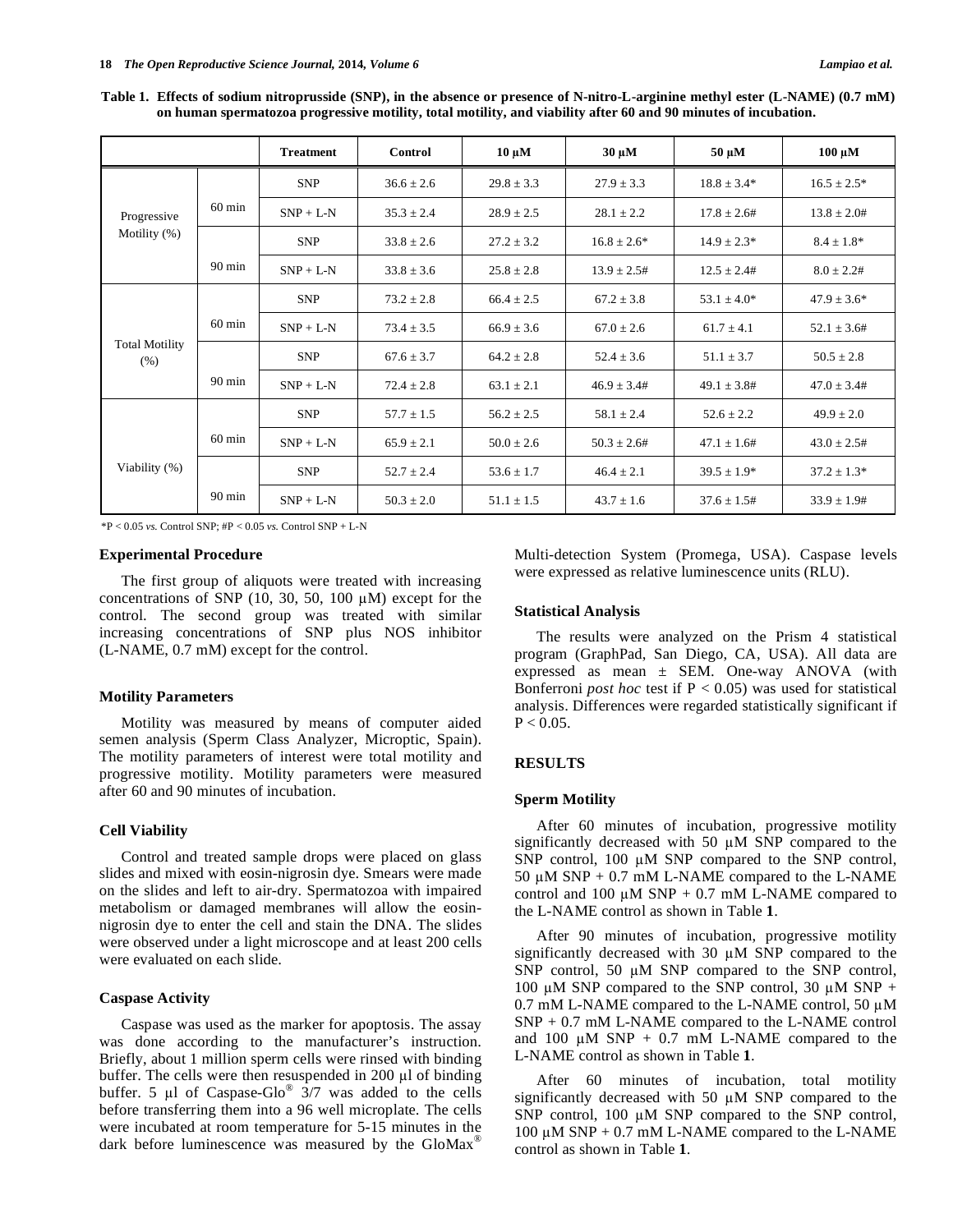

\*P < 0.05 vs. Contol SNP+ L-NAME

**Fig. (1).** Effects of SNP on caspase activity of human spermatozoa in the presence or absence of L-NAME.

After 90 minutes of incubation, total motility significantly decreased with 30  $\mu$ M SNP + 0.7 mM L-NAME compared to the L-NAME control, 50  $\mu$ M SNP + 0.7 mM L-NAME compared to the L-NAME control and 100  $\mu$ M SNP + 0.7 mM L-NAME compared to the L-NAME control as shown in Table **1**.

# **Sperm Viability**

After 60 minutes of incubation, viable cells significantly decreased with 30  $\mu$ M SNP + 0.7 mM L-NAME compared to the L-NAME control, 50  $\mu$ M SNP + 0.7 mM L-NAME compared to the L-NAME control and 100  $\mu$ M SNP + 0.7 mM L-NAME compared to the L-NAME control as shown in Table **1**.

After 90 minutes of incubation, viable cells significantly decreased with 50  $\mu$ M SNP compared to the SNP control, 100  $\mu$ M SNP compared to the SNP control, 50  $\mu$ M SNP + 0.7 mM L-NAME compared to the L-NAME control and 100  $\mu$ M SNP + 0.7 mM L-NAME compared to the L-NAME control as shown in Table **1**.

### **Sperm Apoptosis**

We observed a significant increase of caspase activity with the administration of SNP from the concentration of  $30 \mu$ M in a dose dependent manner. Similarly, the addition of SNP and L-NAME also significantly increased the caspase activity in a dose dependent manner (Fig. **1**).

## **DISCUSSION**

Nitric oxide is reported to play an important role in sperm function at physiological concentration [10, 12]. It is a free radical involved in the intra- and intercellular signaling mechanisms. Nitric oxide is generated from the oxidation of L-arginine to L-citrulline by 3 isoforms of NADPHdependent NO/NOS [13]. Two constitutive  $Ca^{2+}$ -dependent isoforms are known, i.e. neuronal or brain NOS (n/bNOS) firstly found in neurons and endothelial NOS (eNOS) firstly found in endothelial cells [14]. In addition, one inducible  $Ca<sup>2+</sup>$ -independent isoform (iNOS) has been also described [15], firstly identified in macrophages. The positive effects of NO are shown in physiologic processes such as sperm capacitation [10]. The negative effects represent probably the role of NO as an inflammatory mediator in response to chronic or subclinical infection [1]. NO can have pathological effects and result in decreased sperm function through the production of peroxynitrate (ONOO<sup>-</sup>). Several data suggest a relevant role of NO in sperm cell physiology [16-18], but conclusive data on its role in spermatozoa are still lacking. This study has used an exogenous NO donor, SNP. Under physiological conditions, human spermatozoa are capable of producing NO since they have NOS which is responsible for the conversion of l-arginine to NO and l-citrulline [2].

In this study we have found a decrease in sperm motility parameters in a dose and time dependent manner. This is in agreement with the findings of other studies [16-20]. In some studies NO has been shown to exert positive effects on sperm motility parameters at lower concentrations [5, 9]. However, in this study we did not observe an improvement of sperm motility parameters at the lowest NO concentration administered  $(10 \mu M)$ .

Our viability studies have shown that NO leads to a decrease in sperm viability in a dose and time dependent